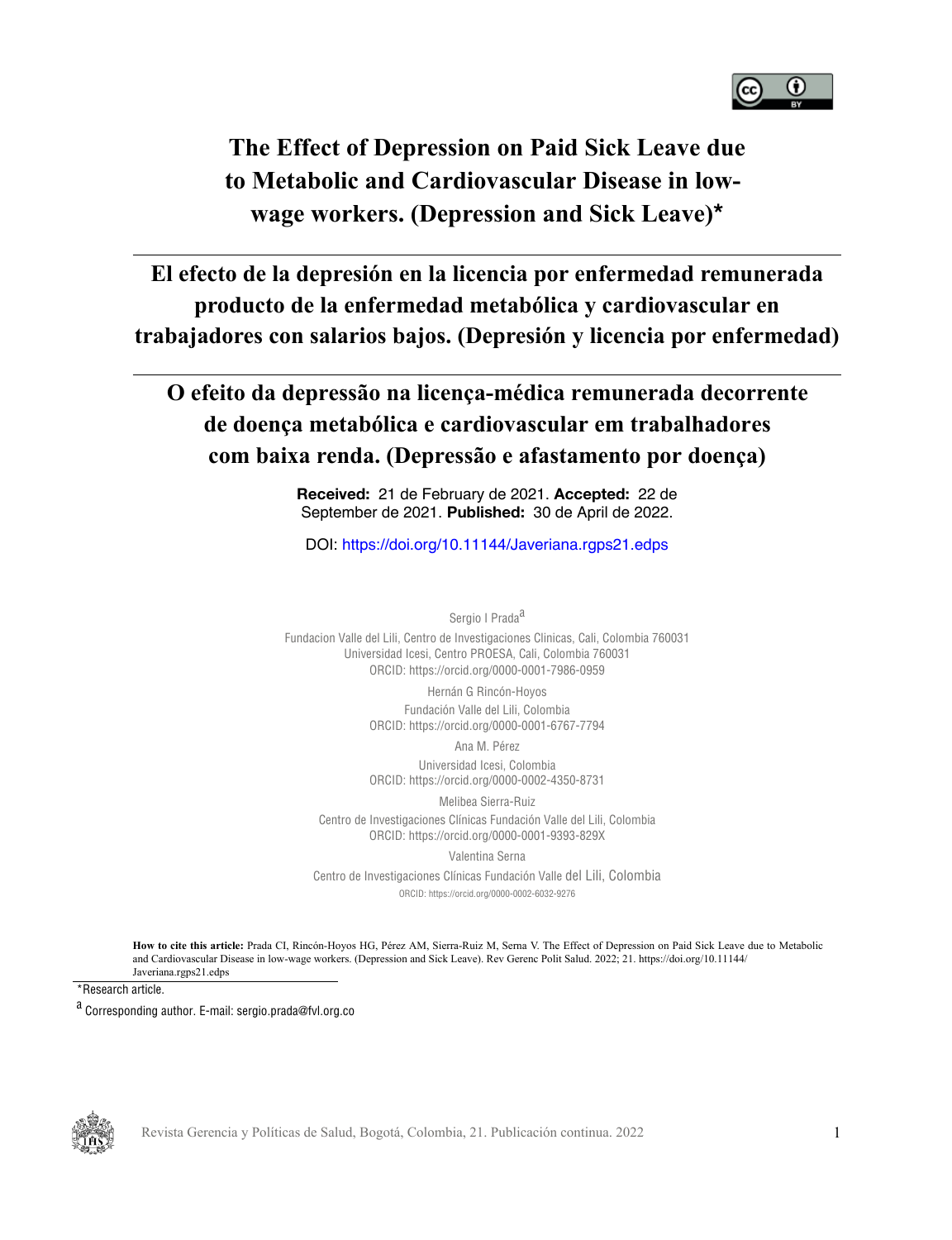#### **Abstract**

Background: Colombia's health system allows workers to claim paid sick leave due to health conditions, some of this conditions are related to metabolic and cardiovascular disease. There has been an association between these diseases and depression. However, the effect of behavioral disorders such as depression on absence from work is unknown in the developing world. The objective of the research is to estimate whether low-wage workers suffering from depression, metabolic disease, and cardiovascular disease request more paid sick days than people with the same medical comorbidities, but without depression.

**Data and Methods:** We conducted a retrospective study using data from an insurer in the southwestern region of Colombia in 2016. Depression was identified using an international algorithm that detects chronic conditions from diagnosis and pharmacy data. Outcome variables were the number of days on sick leave allowed by the insurer in one year, and the amount paid by the insurer. We used multivariate regression to estimate whether depression increases sick leave due to metabolic and cardiovascular disease after pre-processing the data using coarsened exact matching.

**Results:** Individuals diagnosed with depressive disorders and absent from work due to metabolic and cardiovascular disease tend to have more paid sick days throughout the year than individuals with no depression suffering from these diseases. Additional absence days were statistically significant in nutritional and metabolic disease (10.6 days) and circulatory diseases (7.4 days).

**Conclusions:** Depression comorbid with a physical disease increases the number of days and consequently the associated costs to the insurer. The incremental cost due to depression is higher compared to what insurers receive annually from the government to cover health services; consequently, additional research is warranted to identify prevention activities that can treat depression, thus lowering the healthcare system's financial burden.

**Keywords:** Cardiovascular disease, sick leave, health insurance, depression, endocrine system diseases.

#### **Resumen**

Introducción: El sistema de salud colombiano permite que los trabajadores reclamen la licencia por enfermedad remunerada por condiciones de salud adversas, algunas de estas condiciones están relacionadas a la enfermedad metabólica y cardiovascular. Se ha encontrado una asociación entre la enfermedad metabólica y cardiovascular con la depresión. Sin embargo, el efecto de los trastornos del comportamiento, como la depresión, en el ausentismo laboral es desconocido en el mundo en desarrollo. El objetivo de esta investigación es estimar si los trabajadores de salarios bajos que sufren de depresión, enfermedad metabólica y enfermedad cardiovascular solicitan mayor cantidad de días de licencia remunerada, comparando este dato con personas con las mismas comorbilidades médicas pero sin depresión. **Palabras clave:** enfermedad cardiovascular, licencia remunerada, seguro de salud, depresión, enfermedades del sistema endocrino.

#### **Resumo**

Introdução: O sistema de saúde colombiano permite que os trabalhadores solicitem licença-médica remunerada devido a condições de saúde adversas. Algumas dessas condições estão relacionadas à doença metabólica e cardiovascular. Constatou-se uma associação entre a doença metabólica e cardiovascular com a depressão. Contudo, o efeito dos transtornos do comportamento, como a depressão, no afastamento do trabalho é desconhecido no mundo em desenvolvimento. Nesse contexto, o objetivo desta pesquisa é estimar se os trabalhadores com baixa renda que sofrem de depressão, doença metabólica e doença cardiovascular solicitam maior quantidade de dias de licença-médica, comparando esse dado com pessoas com as mesmas comorbidades médicas, mas sem depressão.

**Palavras-chave:** doença cardiovascular, licença-médica, seguro de saúde, depressão, doenças do sistema endócrino.

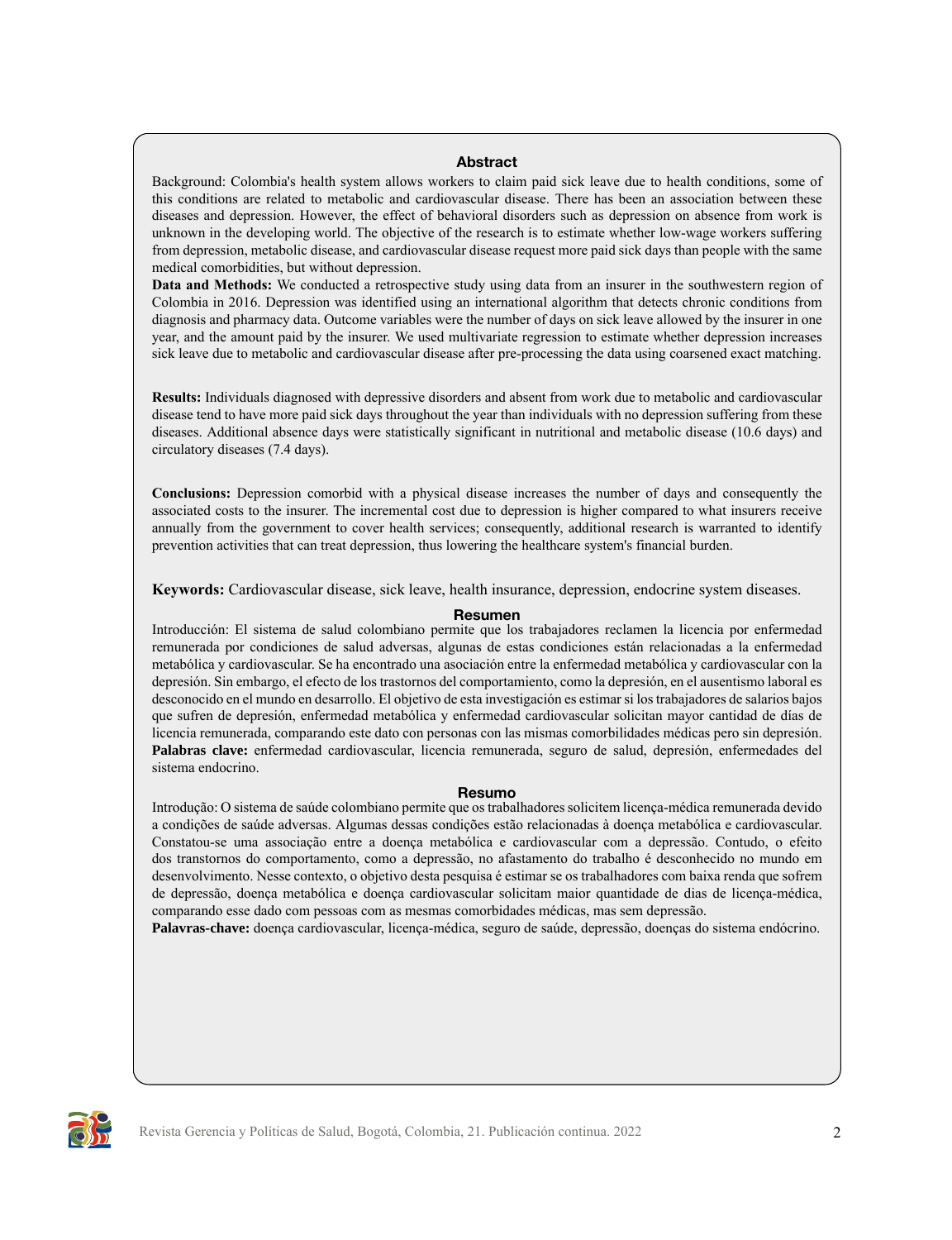## **Introduction**

Metabolic syndrome (MTS) and cardiovascular disease (CVDs) are highly prevalent conditions that can lead to increase morbidity and mortality rates. This translates into a significant loss of productivity and economic cost to society [\(1](#page-13-0)). It is estimated that it can cause USD\$ 152 billion in loss of productivity and USD\$ 242 billion in direct medical expenditures in the United States of America ([2\)](#page-13-1). In addition, patients with MTS and CVDs miss, annually, 179 % more workdays and spend 147 % more days in bed than those without cardiometabolic diseases [\(2](#page-13-1)).

Mental disorders such as major depressive disorder (MDD) are significant issues with severe consequences for the person, the health system, and the economy. Depression has been considered a leading global cause of impairment and disability for working-age people with a tendency of having increased physical and cognitive impairments and reduced professional task performance [\(3](#page-13-2)). In 2030, it is expected that MDD will be one of the leading causes of adjusted life years in high-income countries [\(4](#page-13-3)), this results in important loss of productivity due to the effect of absenteeism (not being at work because of sickness) and presenteeism (being present at work while sick). A 2003 World Health Organization investigation about mental health suggests that the average annual health care cost for employees with depression is 4.2 times higher than those incurred by a typical beneficiary ([5\)](#page-13-4). In 2000, the economic burden of depression in the United States of America was estimated at USD\$83.1 billion; depression includes major depressive disorder, bipolar depression, and dysthymia ([6\)](#page-13-5). In 2013, MDD accounted for 6.24 % of the total disability-adjusted life-years (DALYs) in the population aged 18 to 59 in Latin America and the Caribbean. DALYs are ranking as the third leading cause of burden of disease ([7\)](#page-13-6).

MDD is frequently encountered concurrent with CVD, and it is associated with poor clinical and physiological outcomes [\(4](#page-13-3)). It has been shown that when both conditions are present (MDD and CVD), the functional impairment and work absenteesim of the individual can be increased up to eight times ([8\)](#page-13-7). MDD is also related to MTS [\(9](#page-13-8)). MTS has been reported to occur 2-3 times more often when MDD is manifested [\(10](#page-13-9)). MTS has also been shown to increase a negative perception of health, paid sick days, significant loss of productivity, and economic impact to the health insurer [\(11\)](#page-13-10). However, to our knowledge, there are no reports of the impact of the multimorbidity of MDD and MTS, as well as MDD and CVD on sick leave and productivity loss in low-wage workers in particular.

International studies about depression suggest that the impact in productivity is directly related to factors influencing sick leave. In some cases, depression has even been considered equivalent to clinical burnout or as a direct consequence of it [\(10](#page-13-9)). Main findings blame multimorbidity with medical diseases as a frequent and important factor, especially diseases affecting the endocrine, cardiovascular, and metabolic system.

MDD patients have higher risk of MTS and CVD [\(8](#page-13-7)). MTS and CVD that are present in depressive disorders can be originated due to multifactorial causes such as biological factors,

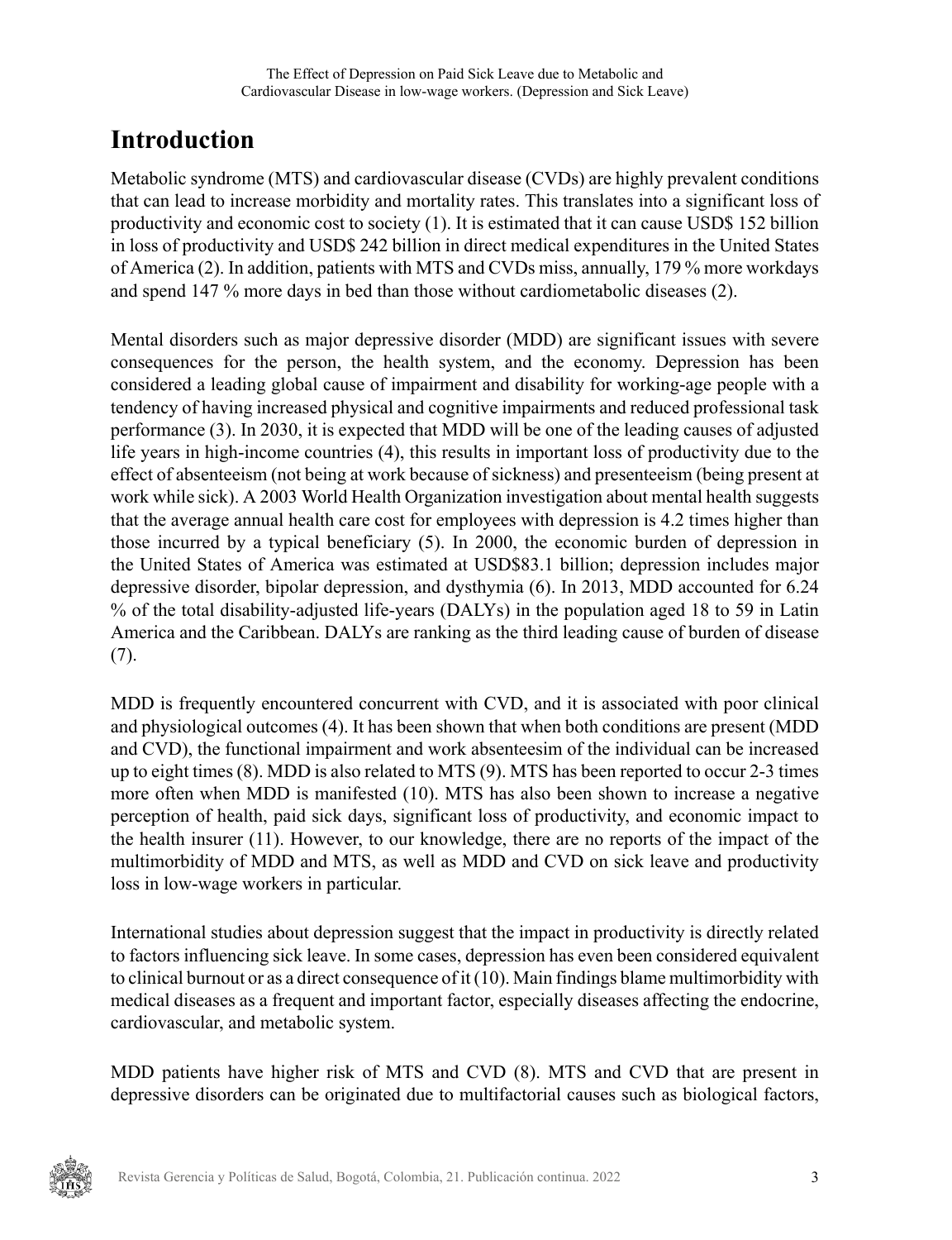which include genetic predisposition and endocrinological vulnerability; emotional factors; unhealthy lifestyle including poor eating habits, nicotine dependence, and sleeping disorders [\(9](#page-13-8)). In addition, psychiatric medications like mood stabilizers are well documented to have side effects such as arrhythmia and metabolic syndrome, which directly give rise to atherosclerosis and acute coronary syndromes [\(12](#page-14-0)).

Colombian health system is divided in two schemes: Contributory regime (CR) and subsidized regime (SR). There are private and public insurers in both schemes, which are of similar character to Health Maintenance Organizations (HMOs) in the United States. CR affiliates formal and independent workers that can afford to pay the mandatory contribution established by law; this contribution includes coverage for family members. On the other hand, workers that cannot afford to pay the mandatory contribution are registered in the SR; here, the national government pays for their contribution to the system. Both schemes cover around 95 % of Colombian population. The system is set up in a managed competition style, whereby insurers compete for members and providers compete to be included in the insurer network. There is a government-defined benefits package that each HMO must provide; it includes sick leave. Insurers receive a risk-adjusted capitation defined by the government to cover the benefits package. Insurers in the CR also receive an extra premium from the government to cover sick leave. In 2016, 14 HMOs were registered in the CR; they covered 20 million lives.

Sick leave is regulated by law, employers pay for the first two days, and after that, insurers are in charge of reimbursing workers at a replacement rate of 66 % of their salary, but the coverage does not exceed 180 days. Every paid sick day must be certified by a physician, who defines how many days are necessary for the worker to recover and return to work. There is a separate insurance scheme for traffic road accidents and occupational diseases. Therefore, HMOs typically cover sick leave due to general disease.

In general, several diseases are directly associated with absence from work, such as work-related stress. To cover all such diseases is out of the scope of this paper. Instead, the objective is to focus on the relation amongst the three conditions. Our aim is to assess whether low-wage workers suffering from MDD and a physical disease have more paid sick days than people with the same medical condition, but without MDD in Colombia. This information is key to strengthening the case for cost-effective prevention programs in mental health care.

## **Data and Methods**

This is a retrospective study on administrative data for 2016 using de-identified paid sick leave claims from an HMO in Colombia under an academic agreement with Universidad ICESI. The Internal Review Board considered the protocol of no risk for people in the dataset as long as the results were reported in aggregated figures.

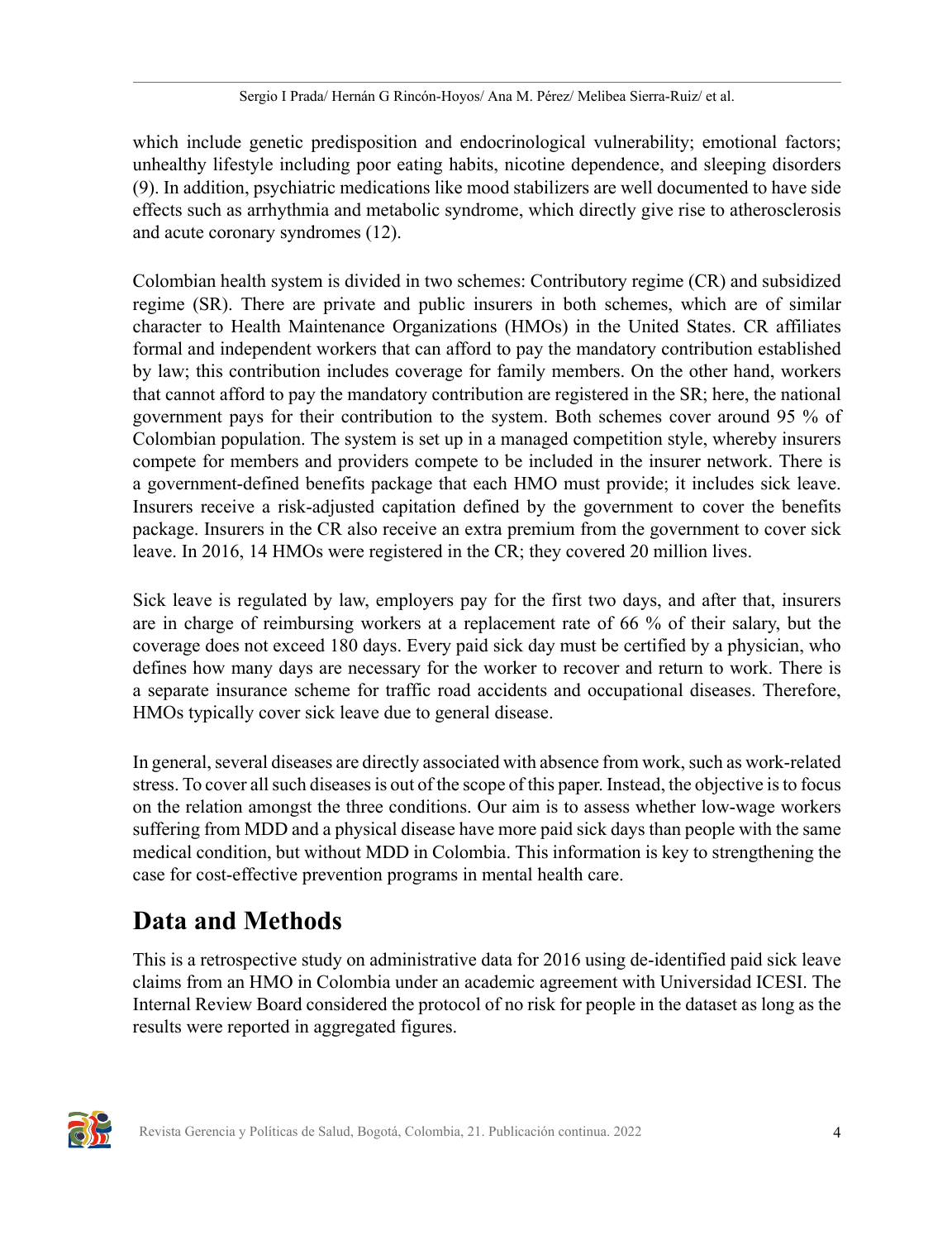The HMO is a midsize insurer with an average monthly enrollment for 2016 of 944.987 people. The national market share is 4 % in the CR, but it has the largest market share in Colombia's third largest economic region, the southwest. In addition, 80 % of workers enrolled in the HMO earn less than two minimum wages: thus, the population under analysis is statistically representative of low-wage workers in Colombia.

#### Data sources

For our analyzses, we linked four datasets: claims paid for by the insurer on all services included in the Colombian benefits package, sick-leave claims, member enrollment data, and economic indicators. The first three datasets are linked using an anonymized patient id. The fourth is linked using the municipality of residence. The first dataset includes all services paid by the insurer: age; gender; municipality of residence; date of service; primary diagnosis (ICD-10); service code, ATC in the case of pharmaceutical drugs and the Colombian classification systems of procedures for other services; and final payment made by the insurer to the provider.

The second dataset has the sick leave events. It includes all episodes of sick leave and the number of days that physicians authorize for all enrollees, regardless of payer e.g., employers, mandatory auto insurance companies, etc. In addition, the data includes primary diagnosis, description, length of leave, amount paid, and provider identifier for each leave. The third dataset is the enrollment file which includes: gender, age, municipality of residence, educational attainment, and whether the person is a worker or a dependent. Finally, the fourth dataset includes economic indicators such as population and unemployment rate by state.

#### **Outcomes**

There are four outcomes of interest: the number of paid sick days given by the HMO in one year due to MTS, the number of paid sick days given by the HMO in one year due to CVD, the amount paid in dollars by the HMO in one year due to MTS, and the amount paid in dollars by the HMO in one year due to CVD. Monetary values are initially recorded in the data in Colombian pesos and then, exchanged into dollars.

#### Exposure of interest

The variable of interest is whether, in 2016, patients have depression. Depression is identified using the Johns Hopkins ACG® System on the claims dataset. Using diagnosis and pharmacy data, the software classifies patients into morbidity categories. Specifically, depression condition marker uses the following criteria: 1. Inpatient or ER diagnosis, 2. outpatient diagnoses plus 2 prescription fills. This marker has been used in several publications [\(13](#page-14-1)[, 14](#page-14-2)[, 15](#page-14-3)).

The Adjusted Clinical Groups (ACG) is an actuarial cell, dozens of which form the building blocks of the Johns Hopkins ACG System methodology. ACG categories are a series of mutually

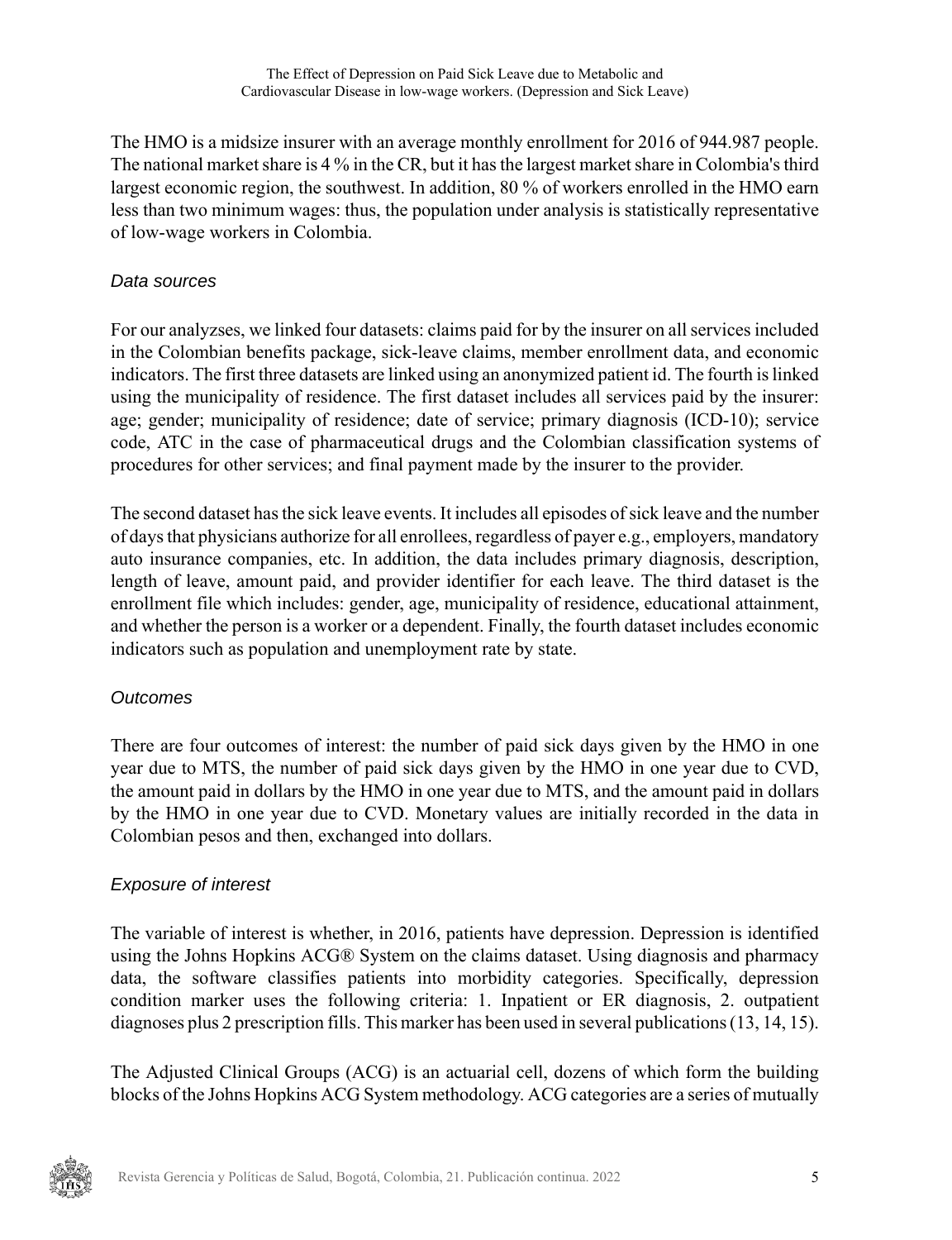exclusive health status categories defined by morbidity, age, and sex. They are based on the premise that the level of resources needed for delivering appropriate health care to a population is correlated with the disease burden of that population.

ACG categories are methods for categorizing patient's diseases. ACG categories are personfocused. Based on the pattern of morbidities, the ACG approach assigns each individual to a single ACG category. This method also known as 'clustering of morbidity' is a better predictor of health services resource use than using specific diseases as predictors.

#### **Covariates**

As described previously, MDD is a complex disease associated with environmental and individual factors. We account for confounders that are observed in the data at the person-level. Those confounders are sex; age; type of enrollee (i.e., policyholder, dependent and spouse); and educational attainment (i.e, elementary education, secondary education, vocational education, or college).

To account for the individual level of morbidity risk, we use another variable computed by the ACG system: the local Johns Hopkins ACG® System concurrent risk score. The higher the score, the higher the morbidity of the individual.

To account for the likelihood of access to psychiatry services, the population size of the municipality in which the worker lives is used. It is assumed that the bigger the population, the likelihood of availability of such services increases. This variable does not change over time.

The monthly unemployment rate is used to account for fluctuations in economic activity that could affect people's willingness to seek paid sick leave. This variable changes over time.

Unemployment and population size are municipality-level variables. From a statistical point of view, it is necessary to adjust standard errors in linear regression models for clustering of data at the municipality level. Since these are variables used to control economic and likelihood of access to services, instead of variables of interest or exposure, the ecological inference fallacy is avoided.

#### Inclusion and exclusion criteria

In order to avoid bias and to restrict the analysis for the working population, several criteria are applied to the sick leave dataset. First, all sick leave claims that were paid by employers and by other insurers, but the HMO are excluded. Second, sick leaves episodes that were paid to people older than 62 or younger than 18 because of Colombia's legal working age were

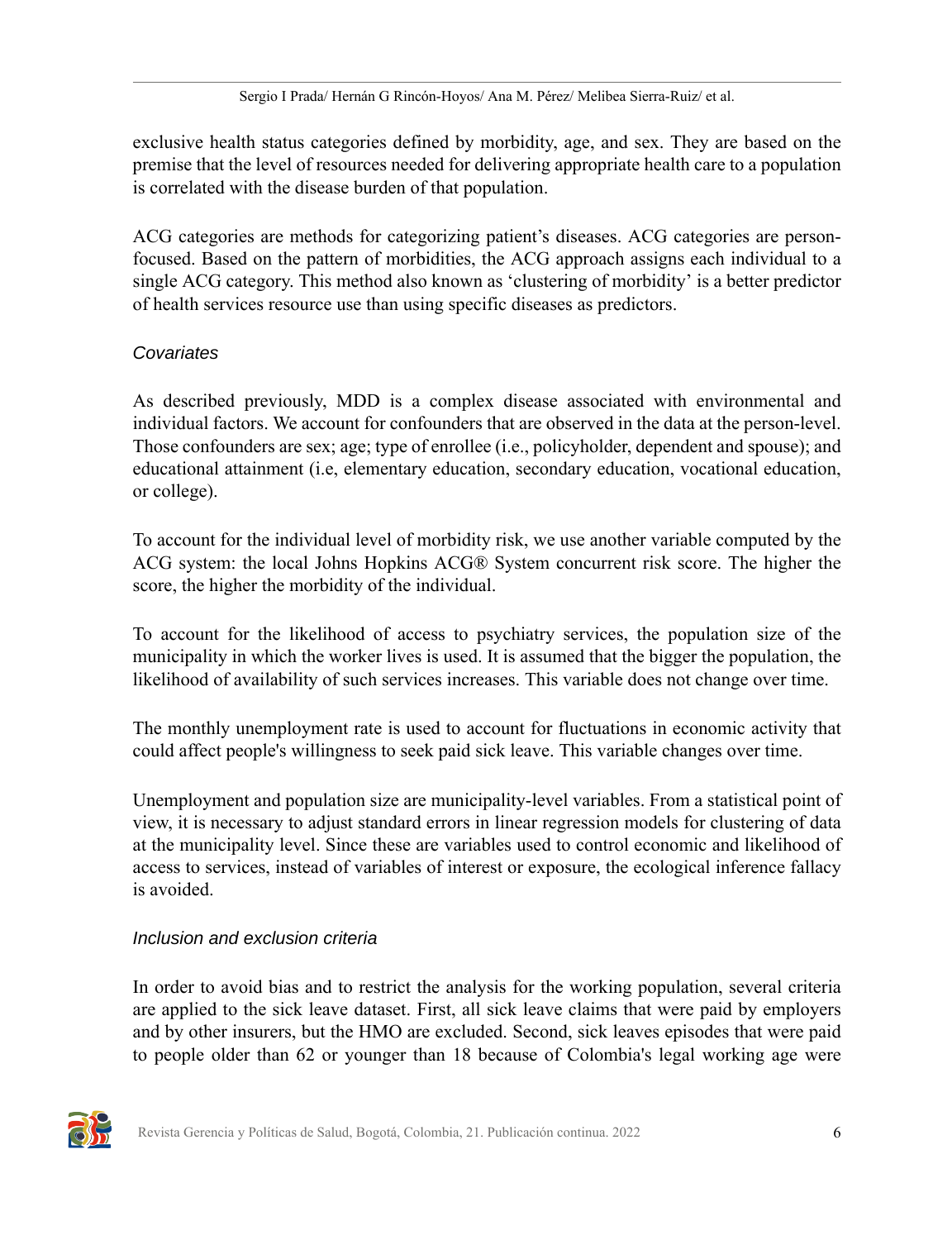The Effect of Depression on Paid Sick Leave due to Metabolic and Cardiovascular Disease in low-wage workers. (Depression and Sick Leave)

excluded. Third, any sick leave greater than 180 days was also excluded because the HMO did not pay for it. Fourth, any paid sick leave that according to the data began in 2015 or ended in 2017 is excluded because our dataset corresponds to the 2016 claims. It is impossible to establish whether the patient had previous or subsequent claims. Lastly, in this study, the focus is on two major diagnosis groups because there is clinical and economic literature that clearly supported the mechanisms by which depression is linked to them. For that reason paid sick leaves associated with other dignoses were also excluded. These two major diagnosis groups are: "Diseases of the circulatory system" (CVD) defined as all claims with diagnoses coded between I00 and I99 in the data; and "Endocrine, nutritional and metabolic diseases" (MTS) defined as all claims with diagnoses coded between E00 and E89 ([Table 1\)](#page-8-0). Essentially the analysis focused on those sick leaves that had a clear start and end period in 2016.

The primary diagnosis for people with and without depression is tabulated among the paid sick days events remaining after those exclusions. Then, we excluded those sick leaves with a primary physical diagnosis for which there were no cases in both groups. Namely, for a given ICD10 code, there should be at least one patient with depression and one patient without depression. After these exclusions, the population under analysis is workers in the age group 18 to 62, who claimed paid sick days to the HMO in 2016 due to CVD or MTS.

#### Statistical Analysis

In the absence of experimental or quasi-experimental data, this descriptive analysis uses applied statistical techniques designed to improve the estimation of associations between a variable of interest and an outcome of interest. Matching techniques have been developed as methods to assess treatment effects from administrative data. The idea behind any matching approach is to reduce the imbalance in observed variables that could potentially confound or bias the treated (exposed) and the controls (unexposed). Several matching techniques are exact matching, propensity score matching (PSM), and coarsened exact matching (CEM). Among all matching tecniques, PSM is the most commonly used when there are many possible confounders, and the confounders need to be reduced.

CEM has advantages over PSM. Coarsened exact matching bounds the degree of model dependence and causal effect estimation error by ex-ante user choice; CEM is monotonic imbalance bounding, meaning that reducing the maximum imbalance on one variable has no effect on others. It does not require a separate procedure to restrict data to common supports. It meets the congruence principle. It is approximately invariant to measurement error, it balances all nonlinearities and interactions in a sample. While exact matching provides perfect balance, it typically produces few matches because of the curse-of-dimensionality issues. In addition, adding one continuous variable to a dataset effectively distorts exact matching given that two observations are unlikely to have identical values on a continuous measure. The idea of CEM is to temporarily coarsen each variable into substantively meaningful groups, exact match on these coarsened data, and then retain only the original (uncoarsened) values of the matched data for analysis.

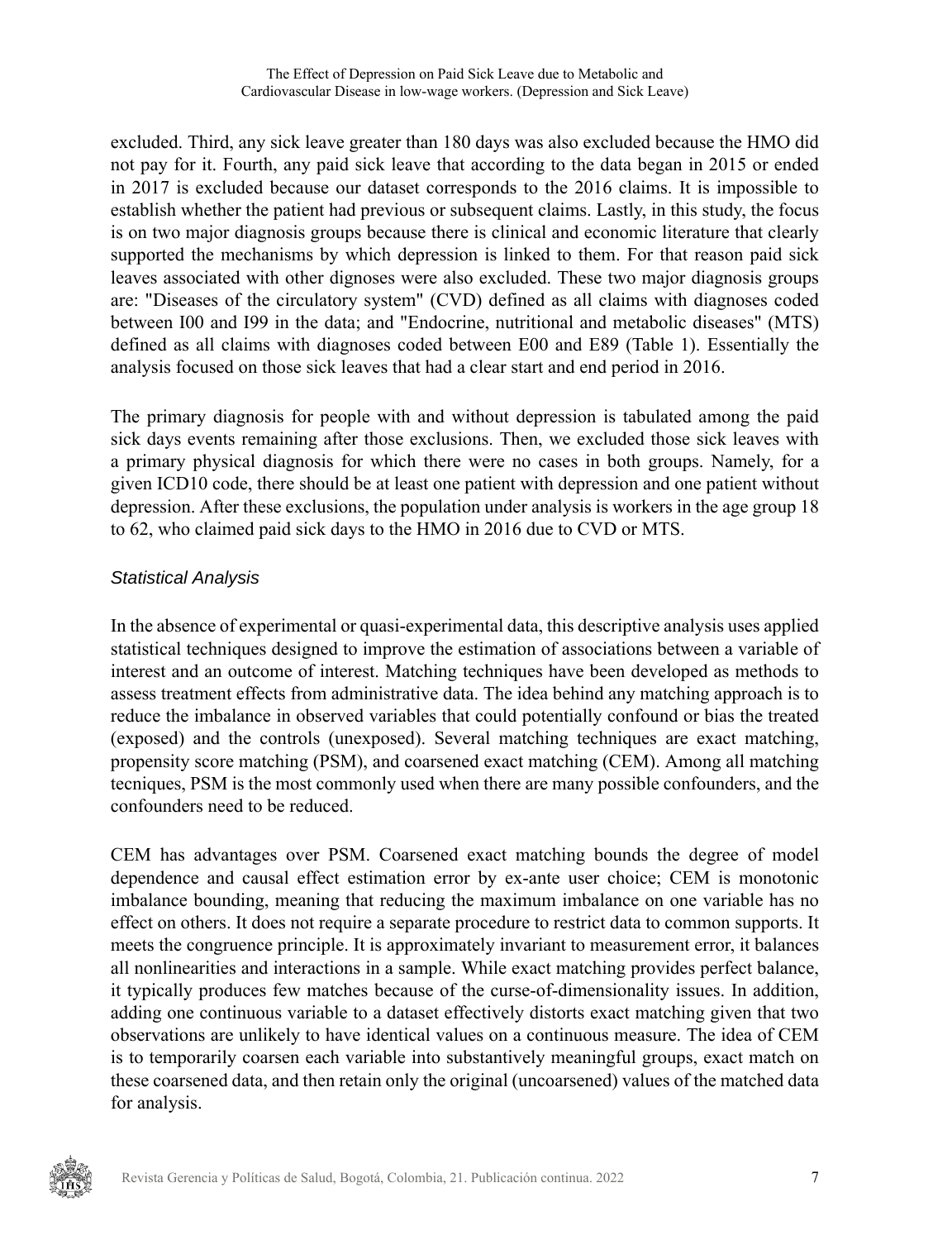The variables used to define CEM strata are the following: age (cut-off points: 18, 41, 51, 62), local risk score (cut-off points: 0.26, 0.60, 1.20, 2.00, 3.00); female; and type of enrollee. How CEM works is sorting all the observations into strata, each of which has identical values for all the coarsened pretreatment covariates. Then, it discards all observations within any stratum that does not have at least one observation for each unique value of the treatment variable. As a consequence, the CEM algorithm generates a measure of imbalance computed as the absolute difference over all the cell values. The procedure is repeated until global imbalance is achieved.

Since the data is balanced, including nonlinearities and interactions after CEM, we consider that no additional modeling of the outcome is necessary (e.g., using poisson models) to estimate our quantity of interest. This quantity refers to the adjusted conditional mean differences in the number of paid days of sick leave between people with and without depression. The ordinary least square estimator was used to achieve that goal.

In sum, our strategy uses CEM to control selection bias, inclusion and exclusion criteria for information bias, and multivariate regression for confusion bias. All of these are within the limits of the information available.

Lastly, all statistical analyses were performed in United States dollar (USD) for the international reader understanding, and for comparability with other studies. Therefore, the original data recorded in COP is expressed in USD using an exchange rate of COP\$ 3,000 per USD\$ 1.

## **Results**

In 2016, the health insurer had around one million enrollees. Depression prevalence in the population was 3.4 %. [Table 1](#page-8-0) gives descriptive statistics on sick leaves (time and cost) by disease groups, MTS, CVD and depression. For 2016, there were a total of 77,423 sick leave claims corresponding to 57,041 unique enrollees.

After exclusion criteria, it is found that 44,782 people claimed and were paid at least one day of sick leave in 2016. Among these, depression disease prevalence was 7.8 %; these patients were paid 5,691 days, accounting for 9.6 % of the total. By type of disease-causing the sickness event, it is worth noting that people with depression always had a higher number of days than people without depression; in MTS 11 days; and in CVD 12 days of difference [\(Table 1](#page-8-0)). Similar results were found in the amount paid by the HMO.

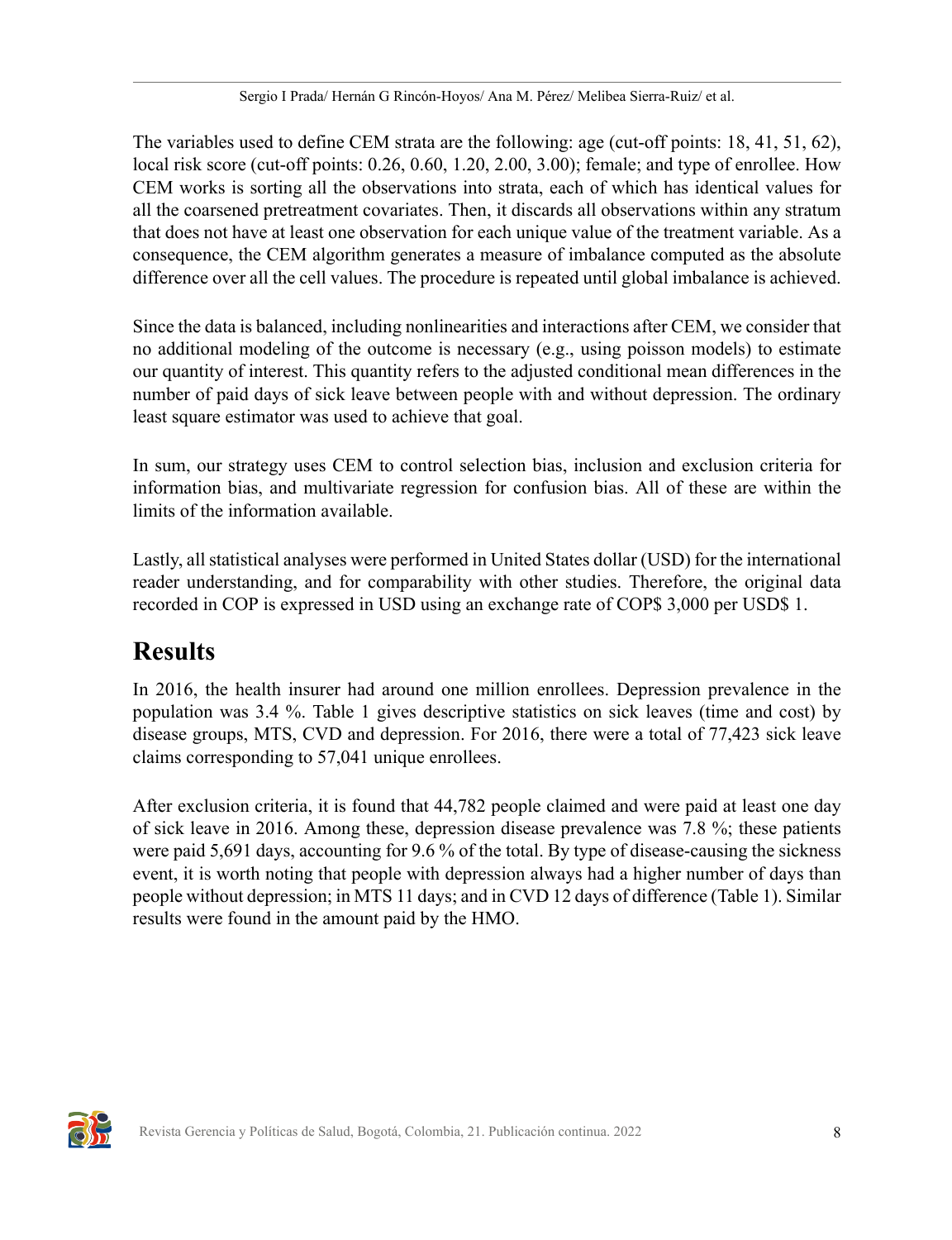<span id="page-8-0"></span>

| Sick leaves (Days)                       |                               |     |        |       |                     |        |        |                                       |  |
|------------------------------------------|-------------------------------|-----|--------|-------|---------------------|--------|--------|---------------------------------------|--|
| ICD-10 <sup>1</sup> Groups               | Group                         | Obs | Mean   |       | Std. Err. Std. Dev. |        |        | [95 % Conf. Interval] $Pr( T  >  t )$ |  |
| Endocrine,                               | No Depression Ill             | 188 | 15.34  | 1.29  | 17.64               | 12.80  | 17.88  |                                       |  |
| nutritional and<br>metabolic<br>diseases | Depresion Ill                 | 34  | 26.50  | 5.85  | 34.13               | 14.59  | 38.41  | 0.0047                                |  |
| Diseases of the                          | No Depression Ill 1126        |     | 16.22  | 0.71  | 23.90               | 14.82  | 17.62  |                                       |  |
| circulatory<br>system                    | Depresion Ill                 | 213 | 28.21  | 2.77  | 40.37               | 22.75  | 33.66  | 0.0000                                |  |
| Amount paid (USD <sup>2</sup> )          |                               |     |        |       |                     |        |        |                                       |  |
| Endocrine,                               | No Depression Ill             | 188 | 158.09 | 13.79 | 189.03              | 130.89 | 185.28 |                                       |  |
| nutritional and<br>metabolic<br>diseases | Depresion Ill                 | 34  | 268.92 | 78.17 | 455.80              | 109.88 | 427.95 | 0.0173                                |  |
| Diseases of the                          | No Depression Ill 1126 174.91 |     |        | 10.47 | 351.43              | 154.36 | 195.46 |                                       |  |
| circulatory<br>system                    | Depresion Ill                 | 213 | 250.91 | 28.09 | 409.99              | 195.53 | 306.28 | 0.0050                                |  |

**Table 1.** Paid sick leave claims (Time and Cost) by disease groups and depression

Source: Own elaboration

[Table 2](#page-8-1) shows differences between individuals with and without depression that claimed paid sick days, according to age, morbidity score, gender, and employment status. People with depression were more likely to be older, unemployed, and females. Also, on average and more important, people with depression had morbidity scores 2.5 times higher than those without it.

> **Table 2.** Differences between individuals with and without depression that claimed paid sick days

<span id="page-8-1"></span>

| <b>ICD-10 Groups</b>        | Group                           | Obs  | Mean    |       |         | Std. Err. Std. Dev. [95 % Conf. Interval] $Pr( T  >  t )$ |         |                     |  |
|-----------------------------|---------------------------------|------|---------|-------|---------|-----------------------------------------------------------|---------|---------------------|--|
| Age                         | No Depression Ill 41268         |      | 37      | 0.05  | 10.57   | 36.58                                                     | 36.78   | 0.0000              |  |
|                             | Depresion Ill                   | 3514 | 42      | 0.18  | 10.83   | 41.63                                                     | 42.35   |                     |  |
| Morbidity Score             | No Depression Ill 41268         |      | 1.85    | 0.01  | 2.66    | 1.82                                                      | 1.87    |                     |  |
|                             | Depresion Ill                   | 3514 | 4.48    | 0.09  | 5.47    | 4.30                                                      | 4.66    | 0.0000              |  |
| Female                      | No Depression Ill 41268         |      | 45 %    | 0.00  |         | 0.44                                                      | 0.45    | 0.0000 <sup>1</sup> |  |
|                             | Depresion Ill                   | 3514 | 61 %    | 0.01  |         | 0.60                                                      | 0.63    |                     |  |
| <b>Regional Information</b> |                                 |      |         |       |         |                                                           |         |                     |  |
| State                       | No Depression Ill 41268         |      | 10.74   | 0.01  | 1.08    | 10.72                                                     | 10.75   |                     |  |
| Unemployment<br>(2016)      | Depresion Ill                   | 3514 | 10.68   | 0.02  | 1.08    | 10.64                                                     | 10.71   | 0.0024              |  |
| City Pop in                 | No Depression Ill 41268 1169604 |      |         | 5902  | 1199053 | 1158035                                                   | 1181173 | 0.0001              |  |
| 2016                        | Depresion Ill                   | 3514 | 1088815 | 19015 | 1127161 | 1051534                                                   | 1126095 |                     |  |

#### Source: Own elaboration

[Table 3](#page-9-0) shows characteristics between individuals with and without depression that claimed paid sick days, according to enrollee type and education. For example, it shows that people with depression were more likely to have a high school degree and to be policyholders.

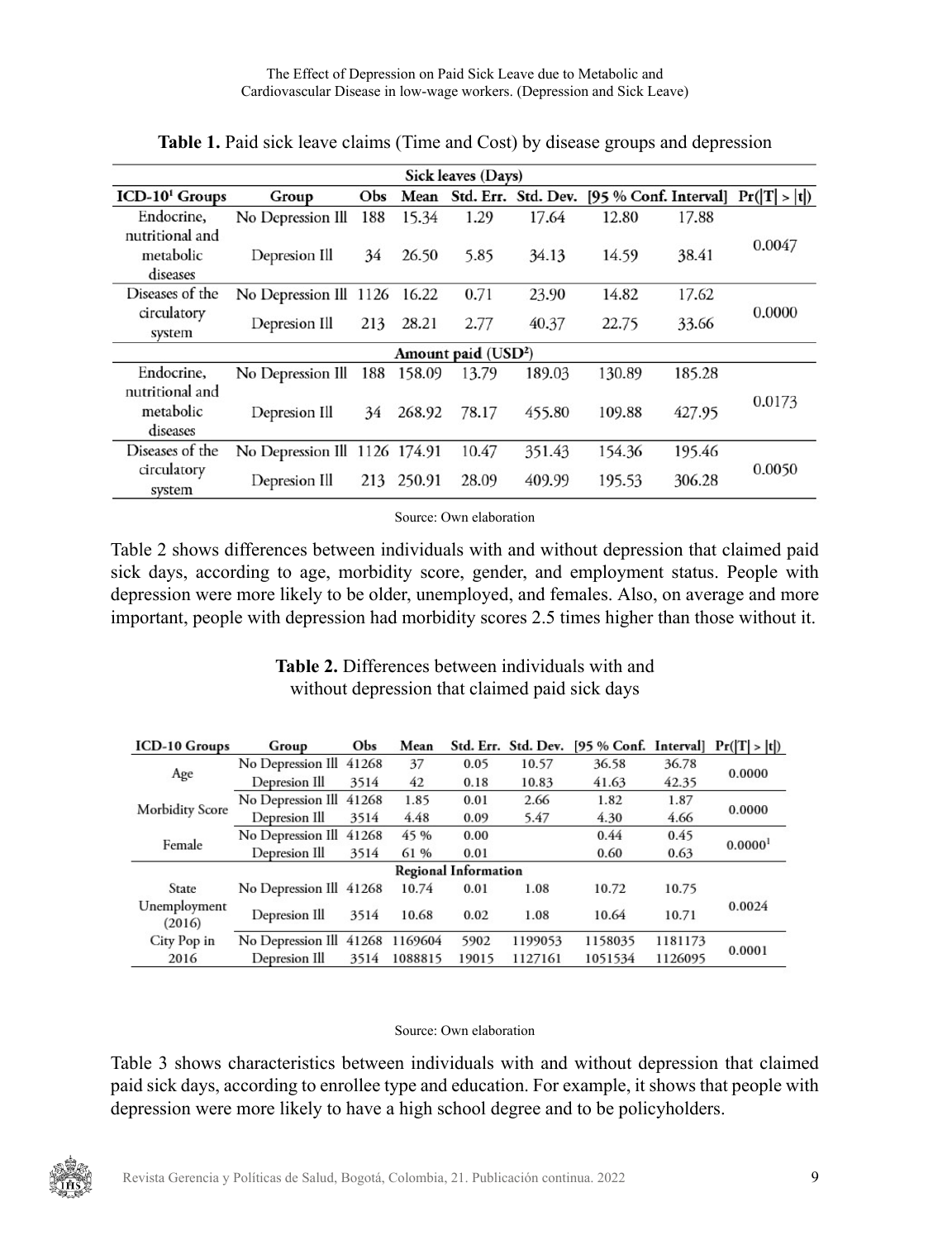Sergio I Prada/ Hernán G Rincón-Hoyos/ Ana M. Pérez/ Melibea Sierra-Ruiz/ et al.

<span id="page-9-0"></span>

|        |            | <b>No Depression Ill</b>                              |            |  |
|--------|------------|-------------------------------------------------------|------------|--|
| Number | Percentage | Number                                                | Percentage |  |
|        |            |                                                       |            |  |
| 57     | 1.6%       | 581                                                   | 1.4%       |  |
| 3212   | 91.4%      | 38332                                                 | 92.9%      |  |
| 245    | 7.0%       | 2355                                                  | 5.7%       |  |
|        |            |                                                       |            |  |
| 510    | 14.5%      | 5525                                                  | 13.4 %     |  |
| 1016   | 28.9%      | 10448                                                 | 25.3%      |  |
| 1109   | 31.6%      | 14841                                                 | 36.0%      |  |
| 879    | 25.0%      | 10454                                                 | 25.3%      |  |
|        |            | <b>Depresion Ill</b><br>Type of enrollee<br>Education |            |  |

**Table 3.** Characteristics between individuals with and without depression that claimed paid sick days

#### Source: Own elaboration

[Table 4 s](#page-9-1)hows results of multivariate regression: adjusted paid sick days and payments made by health insurers for MTS and CVD. After pre-processing the data and adjusting for observed confounders, we found statistical evidence that people diagnosed at any moment in the year with depression were absent from work more days in a single year than people without such diagnosis. By diagnosis groups, the difference was 10.6 days for MTS compared to 7.4 days for CVD.

| Table 4. Adjusted paid sick days and payments made by health insurer <sup>1,2,3</sup> |  |  |  |
|---------------------------------------------------------------------------------------|--|--|--|
|                                                                                       |  |  |  |

<span id="page-9-1"></span>

| <b>Major Diagnoses Groups</b>      | Paid sick days | Amount paid <sup>3</sup> | Number |  |
|------------------------------------|----------------|--------------------------|--------|--|
|                                    | $7.402***$     | $50.15*$                 | 1,339  |  |
| Diseases of the circulatory system | (2.836)        | (29.13)                  |        |  |
| Endocrine, nutritional and         | $10.56*$       | 117.9                    | 222    |  |
| metabolic diseases                 | (6.032)        | (83.44)                  |        |  |

#### Source: Own elaboration

Regarding the amount paid by the insurer, we found variation in the incremental cost. The HMO paid USD\$ 52 more per year for patients with CVD and depression than for patients with CVD and no depression. Similarly, the HMO paid USD\$ 118 more per year for patients with MTS and depression, than for with patients with MTS and no depression. The number of average extra days associated with depression is 7.4 days in the case of CVD and 10.6 days in the case of MTS. In perspective, USD\$ 118 is equivalent to 91 % of the annual amount paid to the HMO from the government for males in the age group 19-44.

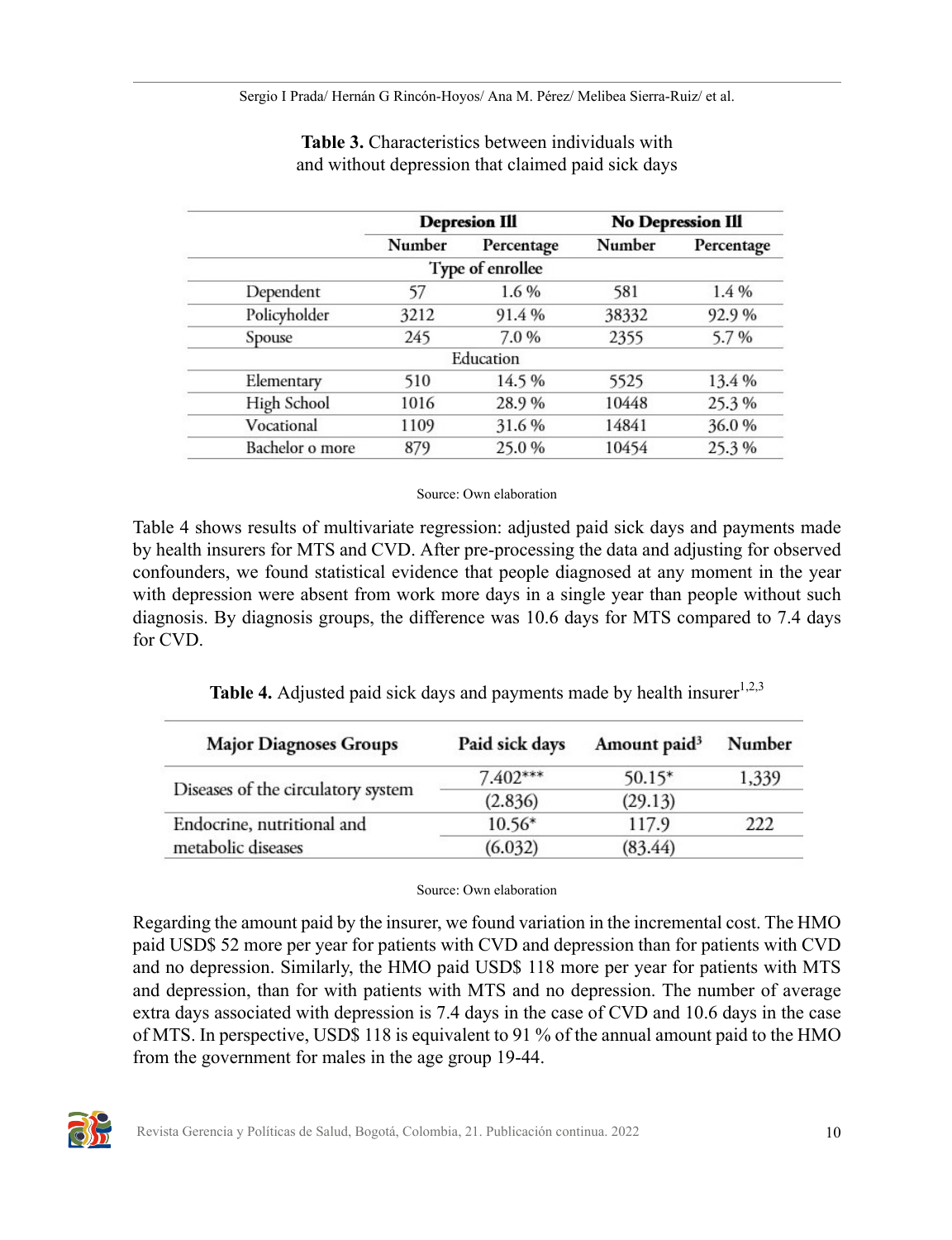### **Discussion**

Our results clearly shows evidence that for MTS and CVD, low-wage workers diagnosed at any time of the year with depression as comorbodity are absent from work more days in a single year than people without such diagnose. By law, a formal worker cannot earn less than the minimum wage. For those making more than the minimum wage, our results mean a decrease in their income. So, from the worker's perspective, those affected the most are workers earning more than the minimum wage.

Our study design means that these results must be taken as evidence that strictly refers to the HMO population, but it simultaneously points out an issue that could very well be of significance for other HMOs in Colombia. This is a question we leave for future research.

As suggested by others, these results strongly validate depression as a highly prevalent systemic illness affecting other body diseases [\(16](#page-14-4), [17\)](#page-14-5) that results in a significant negative impact on productivity [\(18](#page-14-6)). Therefore depression can be related to poorer work.

In our study, low-wage workers with depression had an average morbidity score 2.5 times higher than those without it. In the literature, including meta-analyses and other types of studies, depression has been found reciprocally linked to MTS and CVD, and different diagnostic group in the age between 29-31 years, with a range of poorer outcomes including increased morbidity; mortality; health care utilization; higher medical costs; reduced workforce participation and performance; increased functional disability; lower social functioning; more problems with activities of daily living; and higher disability days i.e., absenteeism [\(12](#page-14-0), [14,](#page-14-2) [19-](#page-14-7)[24\)](#page-14-8). The relationship between these comorbidities and depression on work functioning suggests its adverse effects on functional outcomes.

Recent evidence describes several mechanisms on how depression as a systemic illness relates to other diseases, including metabolic and cardiovascular ones [\(25](#page-15-0)). Some interacting physiological and behavioral mechanisms have been described and highlighted [\(26](#page-15-1)[-32](#page-15-2)): 1. Depression can start as a reaction to the stress produced by medical or surgical illness; 2. Depression can have deleterious effects on body function and allostatic load, mainly represented by inflammation and metabolic processes; 3. It can be due to direct effects on the brain of body malfunction and inflammation; 4. Depression can induce maladaptive and unhealthy behaviors that contribute to widespread disease by triggering or worsening it; 5. Depression can induce hypercortisolemia, which strongly correlates with abnormalities in glucose homeostasis and changes in serum lipids; 6. MTS and CVD can be caused as a side effect of psychiatric drugs that are often associated with weight gain and metabolic disarrangements.

In addition, low-wage workers with depression tend to have an unhealthy diet, sedentary lifestyle, and weight gain, especially during depressive episodes increasing the risk of MTS and CVD. Some studies have found that in depressive syndrome there is an increase in biochemical alterations such as decreased high-density lipoprotein (HDL) and increased cholesterol and

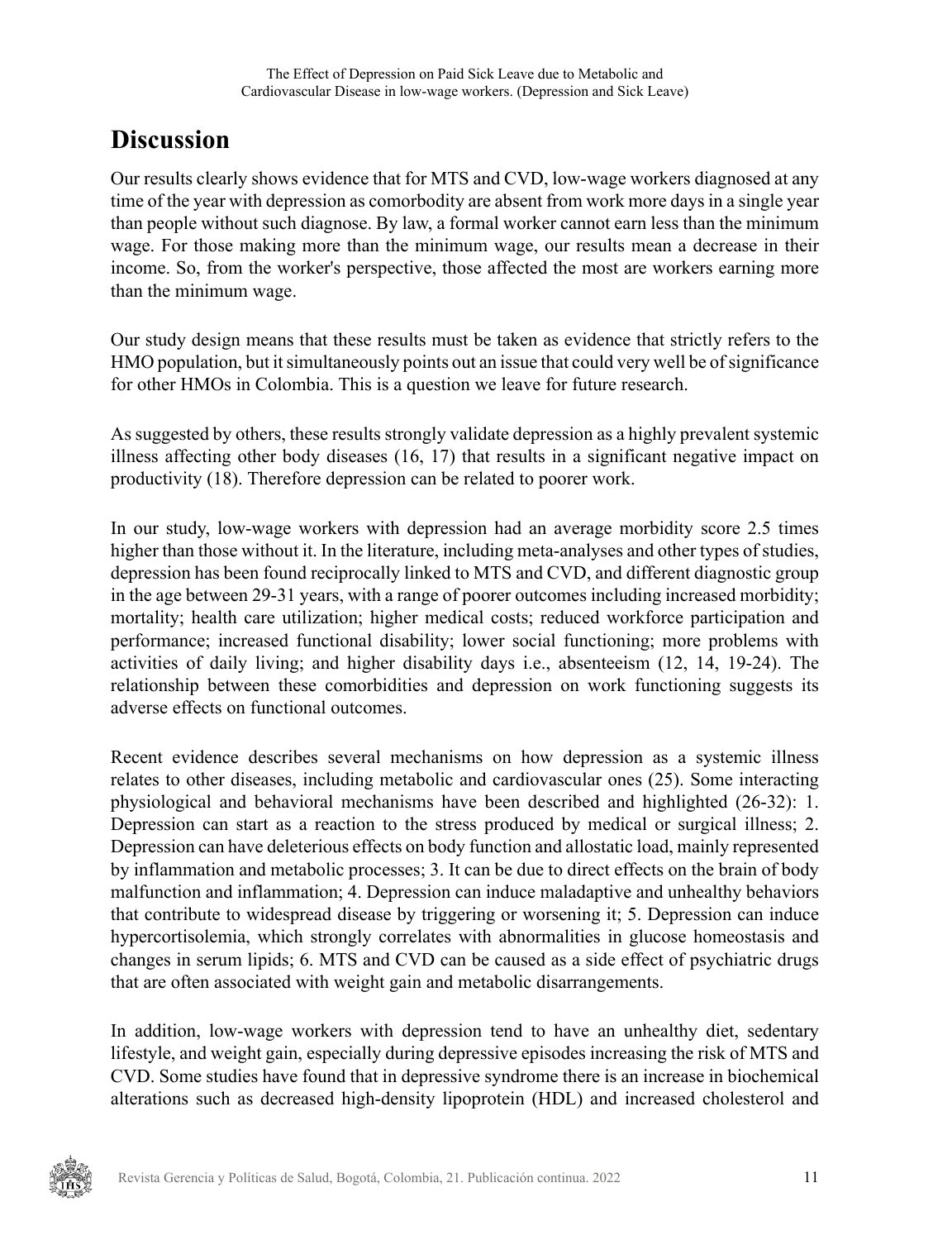glucose levels ([33\)](#page-15-3). Knowing this information is essential to take preventive measures in this population at high risk of developing this type of complications. Eventually, work productivity would not be affected.

We found that people with CVD and MTS had a considerable high number of paid sick days in the year. Most circulatory disorders found were angina, and most metabolic disorders were related to obesity and diabetes. Those comorbid diseases are expected to have a more significant physiological impact with increased mean and range sick leave because of their chronicity. The percentage of increase in days above mean was between 40 to 60 % approximately, suggesting that the difference among disease groups is mostly due to the mean and range of paid sick days.

Our findings show that low-wage workers with depression, comorbid with CVD and MTS are at high risk of functional impairments. Implementing and evaluating targeted interventions in this population would facilitate work reintegration and productivity.

The problem in Colombia, as elsewhere in the world [\(34](#page-15-4)), seems to be growing, but data is limited. Government national data shows that care for depression has increased since 2009 ([35\)](#page-15-5). One recent study claimed that the average number of depression inpatient days of stay was 11.5, with a median of 9 and a range between 2 and 56 days [\(36](#page-15-6)). To tackle the impact of depression on productivity, activities are required at all levels ([37\)](#page-16-1). In this sense, Colombian government has issued laws and policies for health promotion and prevention of labor stress, depression, and other mental disorders at the workplace ([38-](#page-16-2)[40\)](#page-16-3). However, continuous actions are needed to enforce rules among industry, workforce leaders, families, and the general public.

Several limitations were encountered in this research. First, we use the term multimorbidity to define more than one comorbidity. Nevertheless, we don't have the causality data to explain if the disease appeared first or after the mental illness. Also, stress related to work is associated with symptoms and diseases such as cardiovascular disease and metabolic syndrome. This, in workers with chronic depression, will add to the days paid by the insurance company.

We did not include factors that can increase the risk of depression, such as interpersonal relationships; the time frame in which they work, night or day shifts; the psychological and physical loads that are a product of tier activities; and the presence of burnout and bullying in the group of individuals who already have a diagnosis of metabolic syndrome and/or cardiovascular disease.

It is essential to mention that our research did not use data from other insurers, and for that reason, results are not generalizable to the country. Lastly, the study focuses on low-wage workers because the main source of work, in the southwest region, are low-skilled industries and employers on the agricultural sector. Therefore, our results do not generalize to a different workers population. This topic is left for future research.

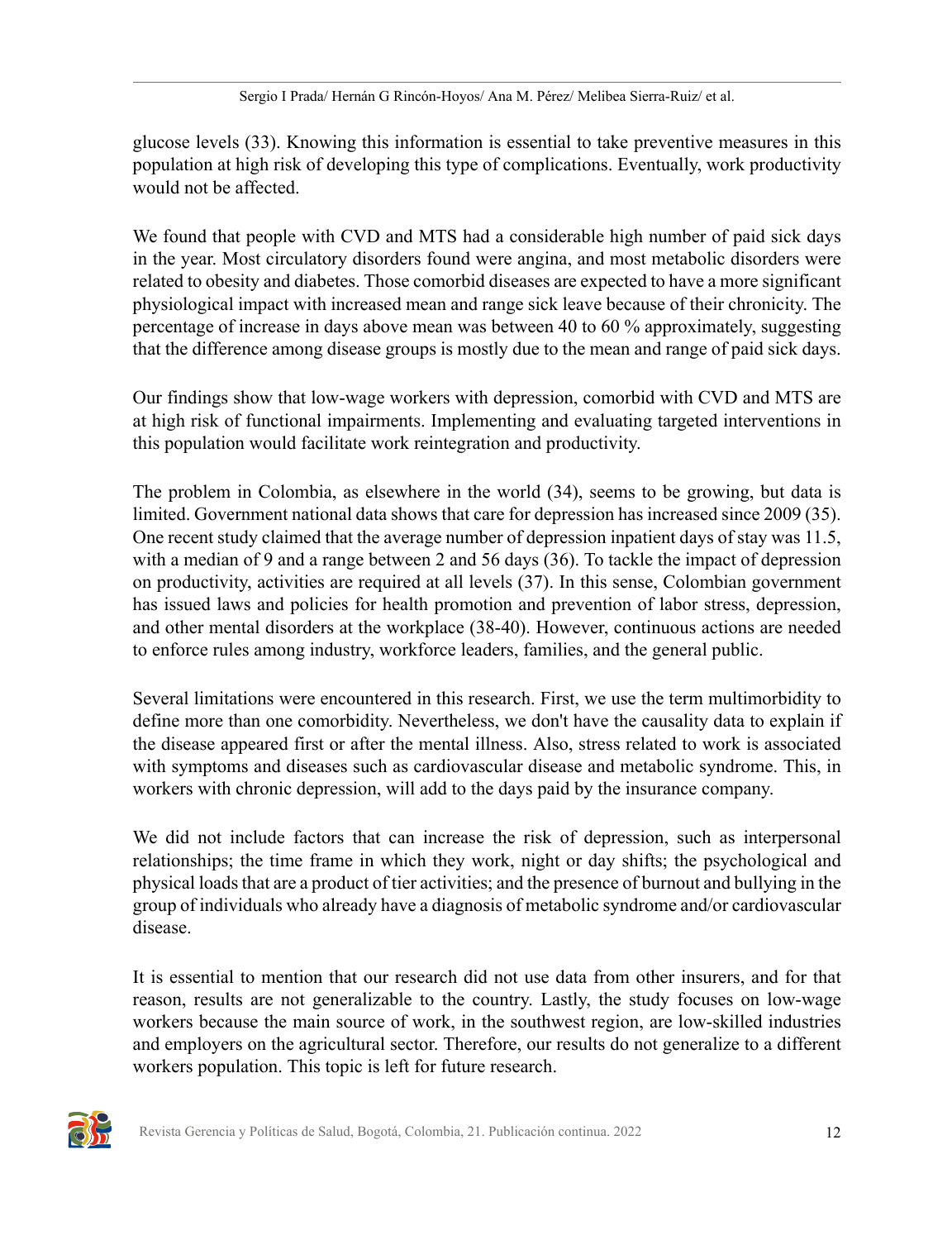Future studies should advance to the analytic stage (cohort, case control, etc.) in order to analyze the causal effects of anxiety, stress, depression on paid sick leave. Also, these studies should include preliminary information on diet, lifestyle, and anthropometric measurements, which will lead to closer inferences to estimate causal relationships.

## **Conclusions**

To the best of our knowledge, this study is the first to evaluate the coexistence of MTS, CVD, depression and work productivity in low-wage workers who are entitled to sick leave. Based on the results and following Colombian provisions ([38,](#page-16-2) [40,](#page-16-3) [41](#page-16-4)), the negative effects on productivity, due to the interacting effects of physical illness and comorbid depression found in this study, should be taken into account by the government and private parties. This is in order to develop science-based [\(20](#page-14-9)[, 41-](#page-16-4)[43\)](#page-16-5) biological, psychological and social programs, which are able to tackle comorbid diseases at all levels of mental health promotion and prevention [\(44](#page-16-6)). The consequences include prevention of clinical burnout ([43\)](#page-16-5); decreasement of the country economic impact and improvement of workforce quality of life. Mental diseases should be prioritized given its prevalence in the population. Prompt evaluation and preventive measures such as screening tests should be performed to avoid comorbidities. This improves the individual's health, prevent complications, and improve work resumption and economic burden.

Future studies should advance to the analytic stage (cohort, case control, etc.) in order to analyze the causal effects of anxiety, stress, depression on paid sick leave. Also, these studies should include preliminary information on diet, lifestyle, and anthropometric measurements, which will lead to closer inferences to estimate causal relationships.

# **Compliance with Ethical Standards**

This is a retrospective study on administrative data for 2016 using de-identified sick leave claims from an HMO in Colombia under an academic agreement with Universidad ICESI. The Internal Review Board considered the protocol of no risk for people in the dataset as long as the results were reported in aggregated figures, granting an exemption for further review.

# **Funding**

This study did not receive any funding.

# **Conflict of Interest**

Sergio I. Prada declares that he has no conflict of interest. Ana M. Pérez declares that she has no conflict of interest. Valentina Serna declares that she has no conflict of interest. Hernán G. Rincón-Hoyos declares that he has no direct conflict of interest, but he is a major holder of stock in Medicina Inteligente SAS.

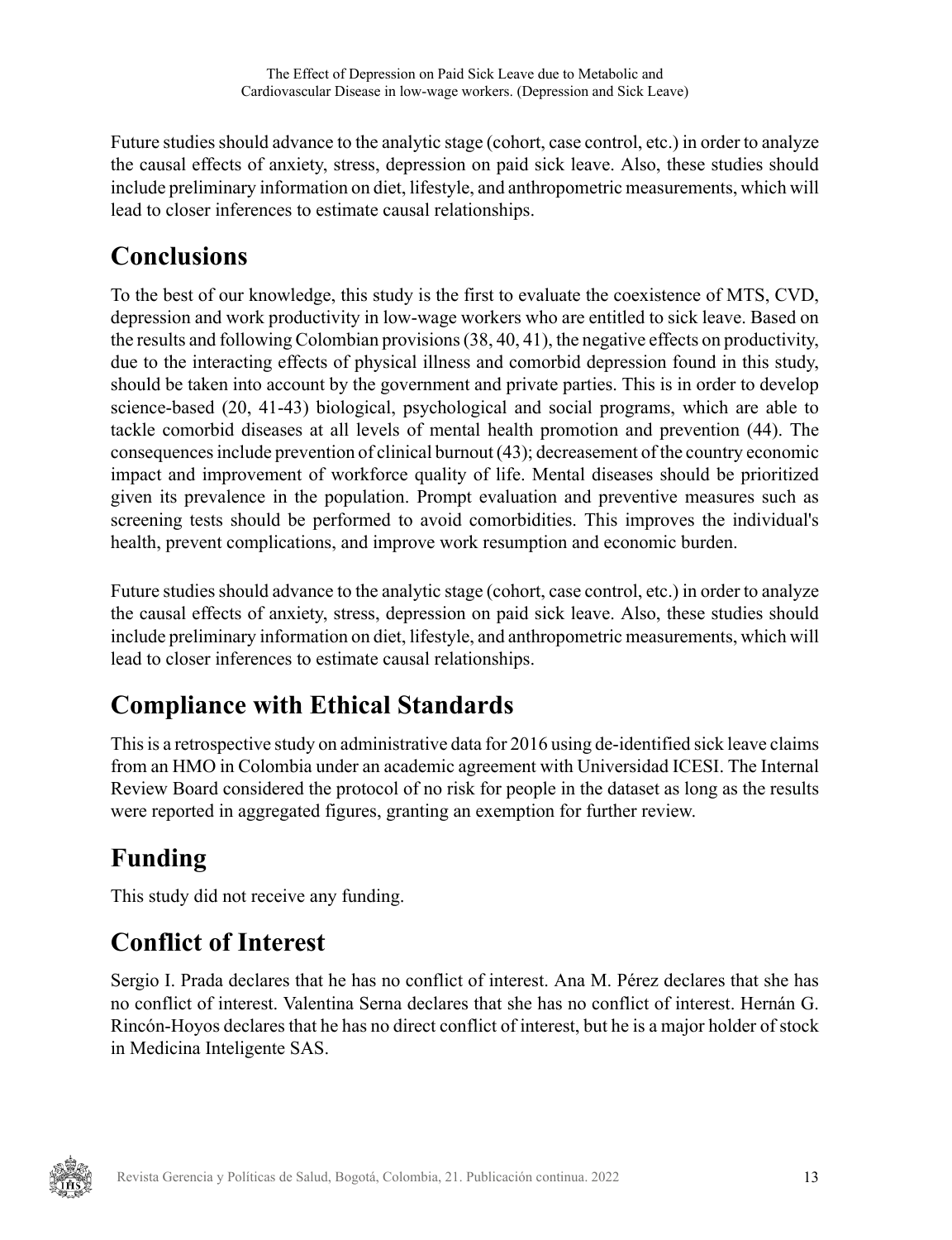## **Ethical approval**

This article does not contain any studies with human participants or animals performed by any of the authors.

## **References**

- <span id="page-13-0"></span>1. Crisp R. Depression and occupational disability in five diagnostic groups: A review of recent research. Disabil Rehabil. 1 de enero de 2007;29(4):267-79. https://doi.org/10.1080/09638280600835267
- <span id="page-13-1"></span>2. Kessler RC, Berglund P, Demler O, Jin R, Koretz D, Merikangas KR, et al. The epidemiology of major depressive disorder: results from the National multimorbidity Survey Replication (NCS-R). JAMA. 18 de junio de 2003;289(23):3095-105. Doi: https://doi.org/10.1001/jama.289.23.3095
- <span id="page-13-2"></span>3. Pandalai SP, Schulte PA, Miller DB. Conceptual heuristic models of the interrelationships between obesity and the occupational environment. Scand J Work Environ Health. 1 de mayo de 2013;39(3):221-32. Doi: https://doi.org/10.5271/sjweh.3363
- <span id="page-13-3"></span>4. Nigatu YT, Reijneveld SA, Penninx BWJH, Schoevers RA, Bültmann U. The longitudinal joint effect of obesity and major depression on work performance impairment. Am J Public Health. mayo de 2015;105(5):e80-86. . Doi: https://doi.org/10.2105/AJPH.2015.302557.
- <span id="page-13-4"></span>5. World Health Organization, Noncommunicable Disease and Mental Health Cluster. Investing in mental health. [Internet]. 2003 [cited 2022 Jan 26]. Available from: http://www.myilibrary.com?id=9723
- <span id="page-13-5"></span>6. Koopmans PC, Roelen CAM, Groothoff JW. Sickness absence due to depressive symptoms. Int Arch Occup Environ Health. mayo de 2008;81(6):711-9. Doi: https://doi.org/10.1007/s00420-007-0243-7
- <span id="page-13-6"></span>7. Burton WN, Chen C-Y, Schultz AB, Edington DW. The prevalence of metabolic syndrome in an employed population and the Impact on health and productivity. J Occup Environ Med. octubre de 2008;50(10):1139-48. Doi: https://doi.org/10.1097/JOM.0b013e318188b8eb.
- <span id="page-13-7"></span>8. Sullivan PW, Ghushchyan V, Wyatt HR, Wu EQ, Hill JO. Productivity costs associated with cardiometabolic risk factor clusters in the United States. Value Health J Int Soc Pharmacoeconomics Outcomes Res. diciembre de 2007;10(6):443-50. . Doi: https://doi.org/10.1111/j.1524-4733.2007.0 0199.x
- <span id="page-13-8"></span>9. Singh VK, Karmani S, Malo PK, Virupaksha HG, Muralidhar D, Venkatasubramanian G, et al. Impact of lifestyle modification on some components of metabolic syndrome in persons with severe mental disorders: A meta-analysis. Schizophr Res. 2018;202:17-25. Doi: https://doi.org/10.1016/j.schres.2 018.06.066
- <span id="page-13-9"></span>10. Ohaeri JU, Akanji AO. Metabolic syndrome in severe mental disorders. Metab Syndr Relat Disord. abril de 2011;9(2):91-8. Doi: https://doi.org/10.1089/met.2010.0053. Doi: https:// doi.org/10.1177/0003319718780145.
- <span id="page-13-10"></span>11. Manolis TA, Manolis AA, Manolis AS. Cardiovascular Safety of Psychiatric Agents: A Cautionary Tale. Angiology. febrero de 2019;70(2):103-29. Doi: https://doi.org/10.1177/0003319718780145

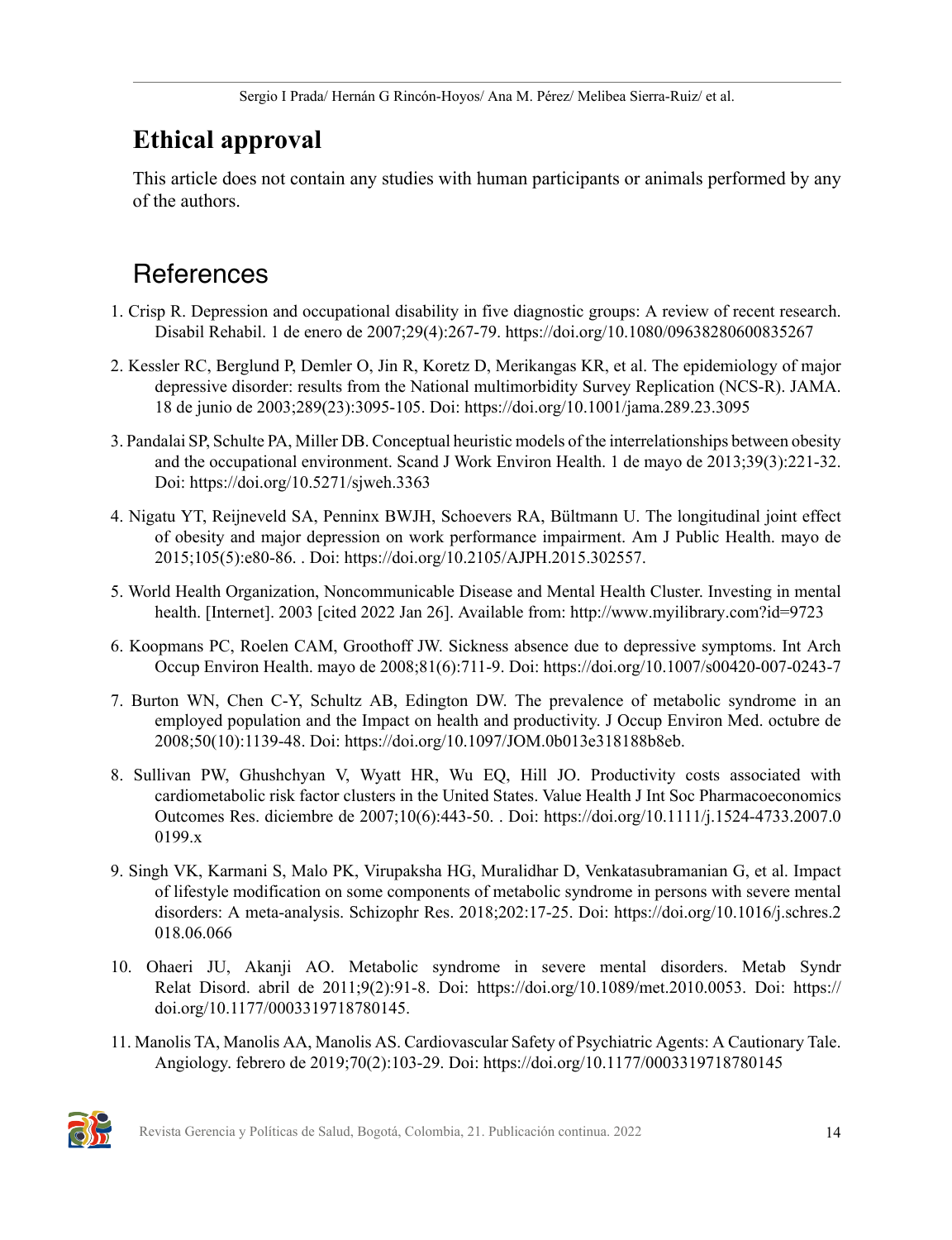- <span id="page-14-0"></span>12. Druss BG, Marcus SC, Olfson M, Tanielian T, Elinson L, Pincus HA. Comparing the national economic burden of five chronic conditions. Health Aff Proj Hope. diciembre de 2001;20(6):233-41. Doi:http s://doi.org/10.1377/hlthaff.20.6.233
- <span id="page-14-1"></span>13. Murray CJL, Vos T, Lozano R, Naghavi M, Flaxman AD, Michaud C, et al. Disability-adjusted life years (DALYs) for 291 diseases and injuries in 21 regions, 1990-2010: a systematic analysis for the Global Burden of Disease Study 2010. Lancet Lond Engl. 15 de diciembre de 2012;380(9859):2197-223. Doi: https://doi.org/10.1016/S0140-6736(12)61690-0
- <span id="page-14-2"></span>14. Depression [Internet]. [citado 15 de agosto de 2019]. Disponible en: https://www.who.int/news-room /fact-sheets/detail/depression
- <span id="page-14-3"></span>15. Kessler RC. The costs of depression. Psychiatr Clin North Am. marzo de 2012;35(1):1-14. Doi: https ://doi.org/10.1016/j.psc.2011.11.005
- <span id="page-14-4"></span>16. Bielecky A, Chen C, Ibrahim S, Beaton DE, Mustard CA, Smith PM. The Impact of comorbid mental and physical disorders on presenteeism. Scand J Work Environ Health. noviembre de 2015;41(6):554-64. Doi: https://doi.org/10.5271/sjweh.3524.
- <span id="page-14-5"></span>17. Evans-Lacko S, Knapp M. Global patterns of workplace productivity for people with depression: absenteeism and presenteeism costs across eight diverse countries. Soc Psychiatry Psychiatr Epidemiol. 2016;51(11):1525-37. Doi: https://doi.org/10.1007/s00127-016-1278-4.
- <span id="page-14-6"></span>18. Murray CJL, Lopez AD, Organization WH, Bank W, Health HS of P. The Global burden of disease : a comprehensive assessment of mortality and disability from diseases, injuries, and risk factors in 1990 and projected to 2020 : summary [Internet]. World Health Organization; 1996 [citado 20 de agosto de 2019]. Disponible en:https://apps.who.int/iris/handle/10665/41864. Doi:
- <span id="page-14-7"></span>19. Uribe JM, Pinto DM, Vecino-Ortiz AI, Gómez-Restrepo C, Rondón M. Presenteeism, Absenteeism, and Lost Work Productivity among Depressive Patients from Five Cities of Colombia. Value Health Reg Issues. diciembre de 2017;14:15-9. https://doi.org/10.1016/j.vhri.2017.03.001
- <span id="page-14-9"></span>20. Angstman KB, Meunier MR, Rohrer JE, Oberhelman SS, Maxson JA, Rahman PAS. Future complexity of care tier affected by depression outcomes. J Prim Care Community Health. 1 de enero de 2014;5(1):30-5. Doi: https://doi.org/10.1177/2150131913511465
- 21. Rincon HG, Granados M, Unutzer J, Gomez M, Duran R, Badiel M, et al. Prevalence, detection and treatment of anxiety, depression, and delirium in the adult critical care unit. Psychosomatics. octubre de 2001;42(5):391-6. Doi: https://doi.org/10.1176/appi.psy.42.5.391
- 22. Rincon-Hoyos HG, Castillo A, Prada SI. Alcohol use disorders and psychiatric diseases in Colombia. Colomb Medica Cali Colomb. 30 de marzo de 2016;47(1):31-7. Doi: https://doi.org/10.25100/cm. v47i1.1991
- 23. O'Neil A, Williams ED, Stevenson CE, Oldenburg B, Sanderson K. Co-morbid depression is associated with poor work outcomes in persons with cardiovascular disease (CVD): a large, nationally representative survey in the Australian population. BMC Public Health. 18 de enero de 2012;12:47. . Doi: https://doi.org/10.1186/1471-2458-12-47
- <span id="page-14-8"></span>24. Waghorn G, Chant D, Lloyd C. Labor force activity among Australians with musculoskeletal disorders comorbid with depression and anxiety disorders. J Occup Rehabil. junio de 2006;16(2):241-52.

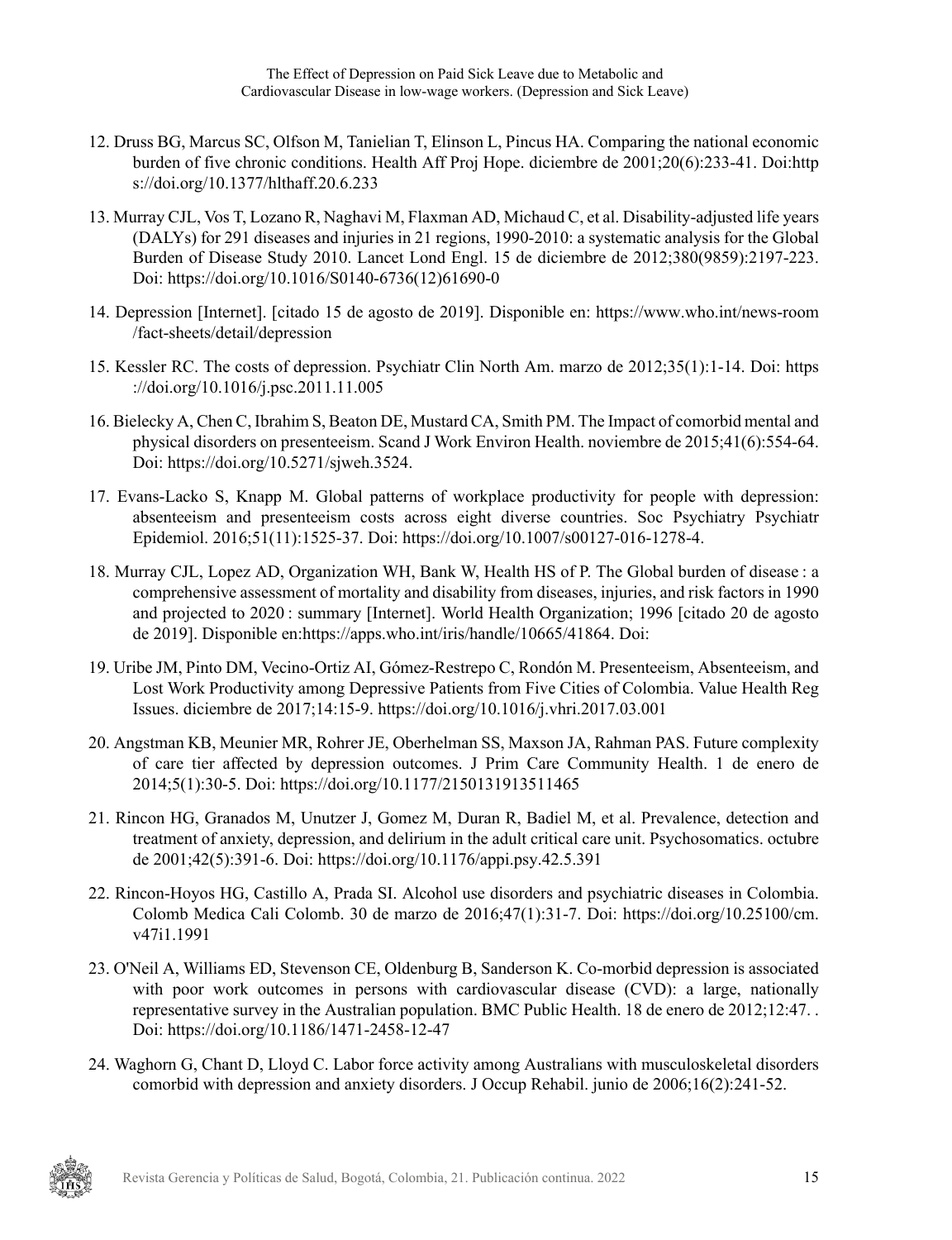Sergio I Prada/ Hernán G Rincón-Hoyos/ Ana M. Pérez/ Melibea Sierra-Ruiz/ et al.

- <span id="page-15-0"></span>25. Depression as a Systemic Illness [Internet]. Oxford University Press; [citado 20 de agosto de 2019]. Disponible en: https://oxfordmedicine.com/view/10.1093/med/9780190603342.001.0001/med-9780 190603342
- <span id="page-15-1"></span>26. Dantzer R, O'Connor JC, Freund GG, Johnson RW, Kelley KW. From inflammation to sickness and depression: when the immune system subjugates the brain. Nat Rev Neurosci. enero de 2008;9(1):46-56. Doi: https://doi.org/10.1038/nrn2297
- 27. Janssen DGA, Caniato RN, Verster JC, Baune BT. A psychoneuroimmunological review on cytokines involved in antidepressant treatment response. Hum Psychopharmacol. abril de 2010;25(3):201-15. Doi: https://doi.org/10.1371/journal.pone.0194029
- 28. Arango-Dávila CA, Rincón-Hoyos HG. Depressive Disorder, Anxiety Disorder and Chronic Pain: Multiple Manifestations of a Common Clinical and Pathophysiological Core. Rev Colomb Psiquiatr. marzo de 2018;47(1):46-55. . Doi: https://doi.org/10.1016/j.rcpeng.2017.12.003
- 29. Leonard B, Maes M. Mechanistic explanations how cell-mediated immune activation, inflammation and oxidative and nitrosative stress pathways and their sequels and concomitants play a role in the pathophysiology of unipolar depression. Neurosci Biobehav Rev. febrero de 2012;36(2):764-85. Doi: https://doi.org/10.1016/j.neubiorev.2011.12.005
- 30. Miller AH, Maletic V, Raison CL. Inflammation and its discontents: the role of cytokines in the pathophysiology of major depression. Biol Psychiatry. 1 de mayo de 2009;65(9):732-41. Doi: https ://doi.org/10.1016/j.biopsych.2008.11.029
- 31. Slavich GM, Irwin MR. From stress to inflammation and major depressive disorder: a social signal transduction theory of depression. Psychol Bull. mayo de 2014;140(3):774-815. https://doi.org/10. 1037/a0035302
- <span id="page-15-2"></span>32. Ervasti J, Vahtera J, Pentti J, Oksanen T, Ahola K, Kivekäs T, et al. Return to work after depressionrelated absence by employees with and without other health conditions: a cohort study. Psychosom Med. marzo de 2015;77(2):126-35. Doi: https://doi.org/10.1097/PSY.0000000000000138
- <span id="page-15-3"></span>33. Wysokiński A, Strzelecki D, Kłoszewska I. Levels of triglycerides, cholesterol, LDL, HDL and glucose in patients with schizophrenia, unipolar depression and bipolar disorder. Diabetes Metab Syndr. septiembre de 2015;9(3):168-76. Doi: https://doi.org/10.1016/j.dsx.2015.04.004
- <span id="page-15-4"></span>34. WHO | Depression and Other Common Mental Disorders [Internet]. WHO. [citado 20 de agosto de 2019]. Disponible en: http://www.who.int/mental\_health/management/depression/prevalence\_globa l\_health\_estimates/en/
- <span id="page-15-5"></span>35. Sistema Integral de Información SISPRO [Internet]. [citado 20 de agosto de 2019]. Disponible en: http s://www.minsalud.gov.co/salud/Paginas/SistemaIntegraldeInformaci%C3%B3nSISPRO.aspx
- <span id="page-15-6"></span>36. Pinto Masís D, Gómez-Restrepo C, Uribe Restrepo M, Miranda C, Pérez A, de la Espriella M, et al. La carga económica de la depresión en Colombia: costos directos del manejo intrahospitalario. Rev Colomb Psiquiatr. septiembre de 2010;39(3):465-80. Doi: https://doi.org/10.1016/S0034-7450(14)6 0219-5